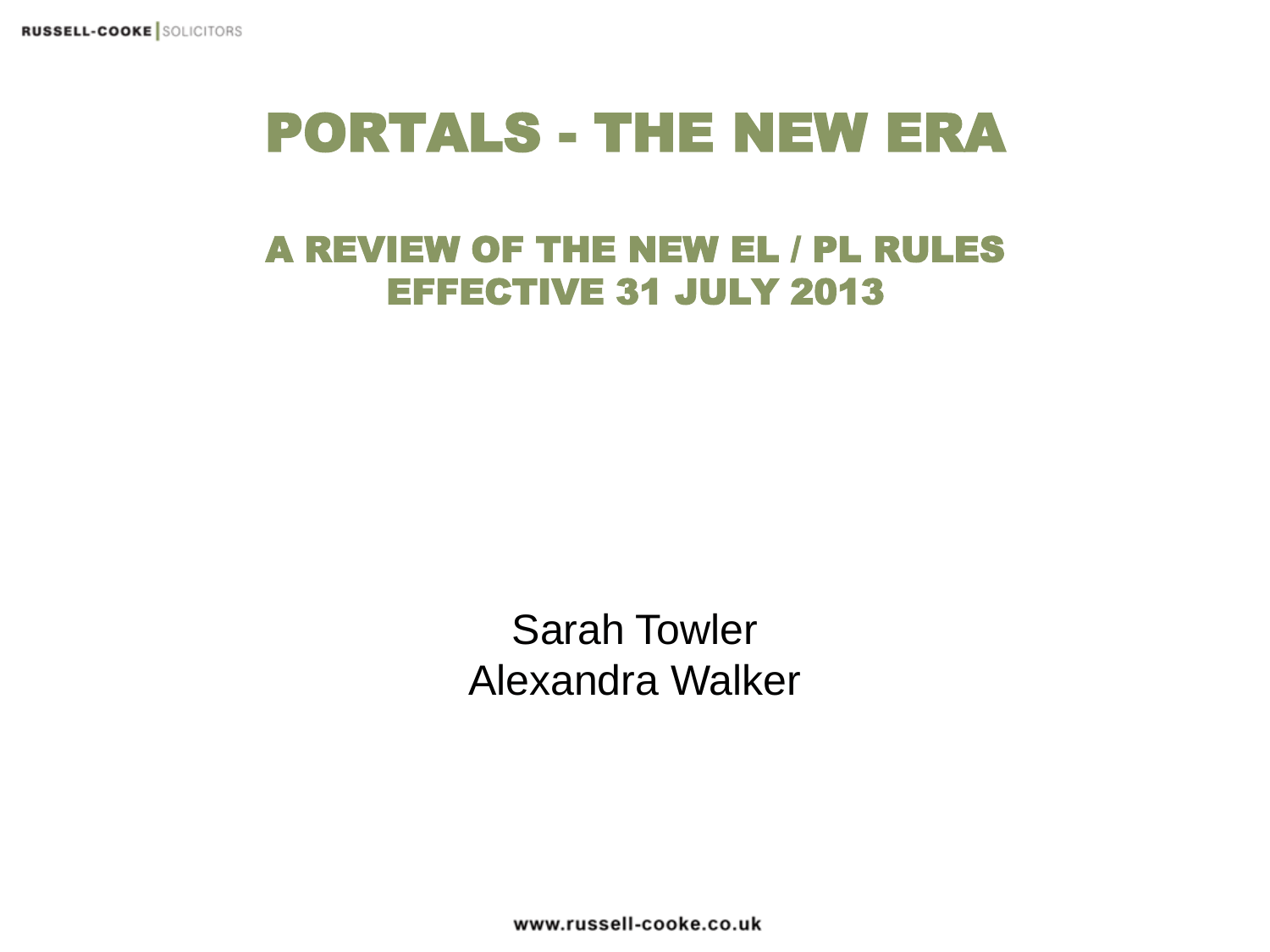## Summary of the Portal Scheme

- The Portal is an online system direct communication with the insurers
- Already in place for RTA cases under £10k but being extended now to £25k – separate Protocol
- 3 stages submission



- medical evidence and offer
- issuing court proceedings using P8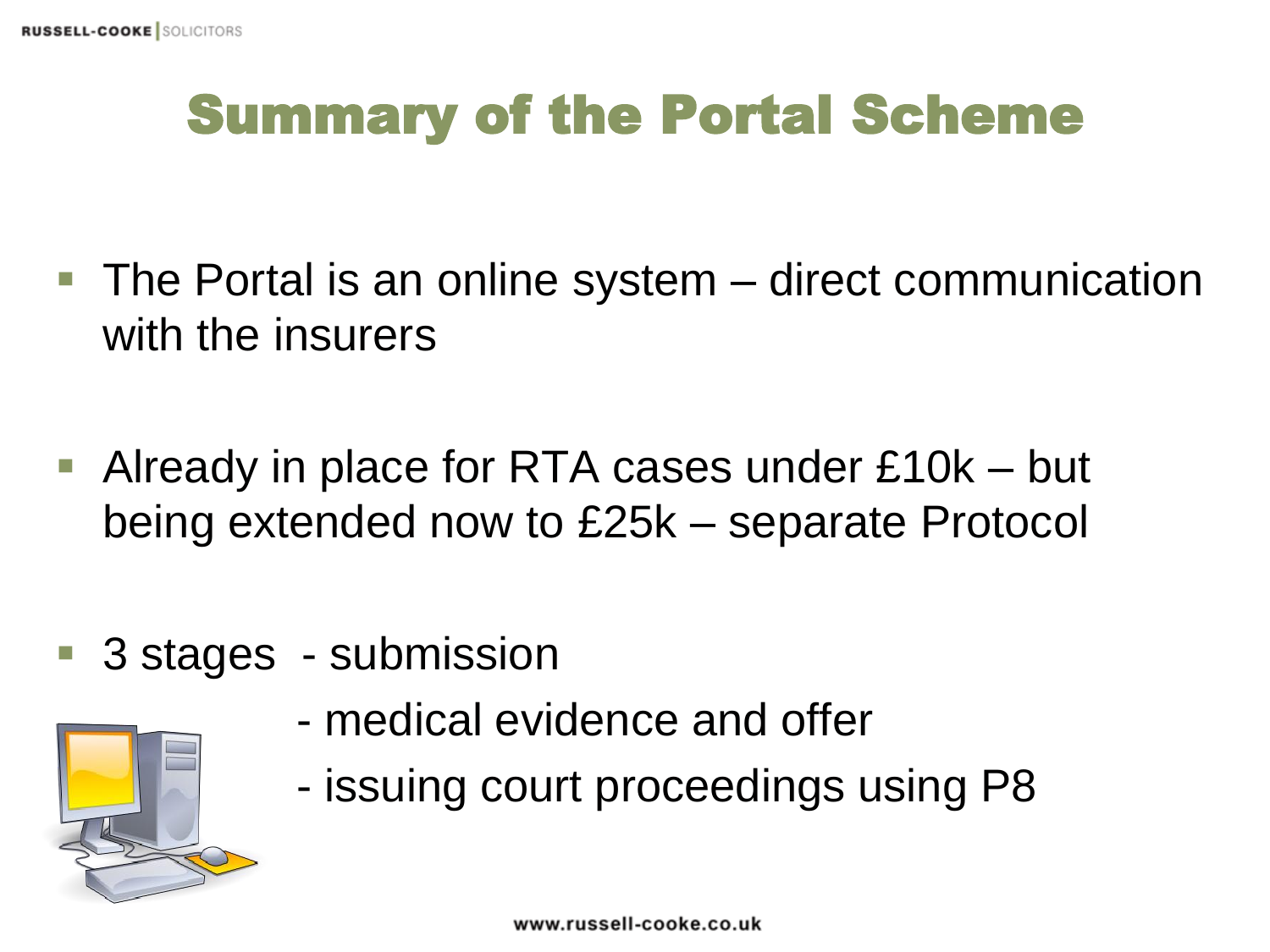#### Qualifying EL and PL cases

 $\blacksquare$  One Protocol covers both  $\blacksquare$  applies to all cases where the injury occurs after 31/07/2013

Section 4.1 – those cases that fit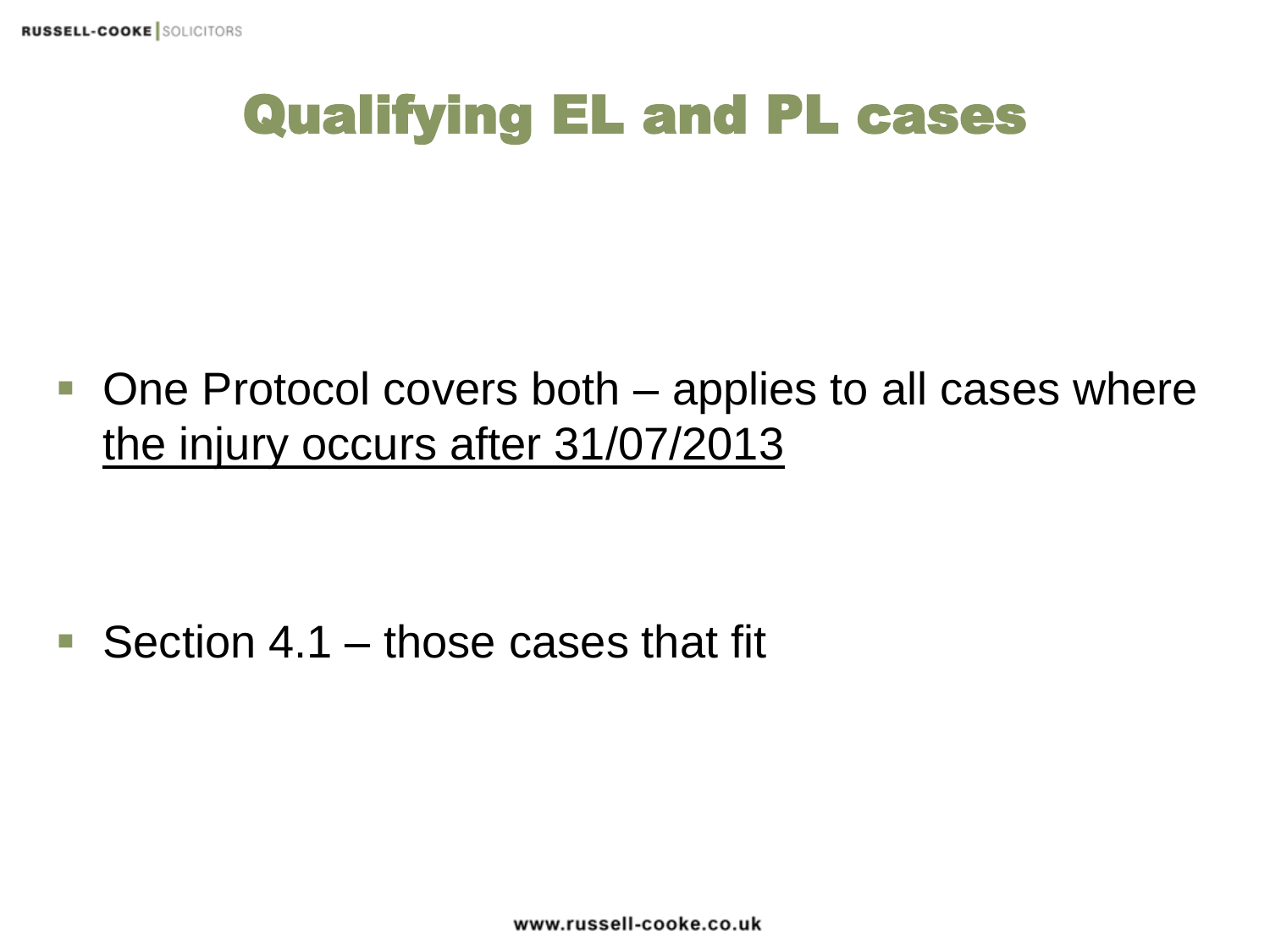#### Section 4.1

#### **4.1 This Protocol applies where —**

(1) Either — (a) the claim arises from an accident occurring on or after 31 July 2013; or (b) in a disease claim, no letter of claim has been sent to the defendant before 31 July 2013;

(2) the claim includes damages in respect of personal injury;

- (3) the claimant values the claim at not more than £25,000 on a full liability basis including pecuniary losses but excluding interest ('the upper limit'); and
- (4) if proceedings were started the small claims track would not be the normal track for that claim.
- (Rule 26.6 provides that the small claims track is not the normal track where the value of any claim for damages for personal injuries (defined as compensation for PSLA) is more than £1,000.)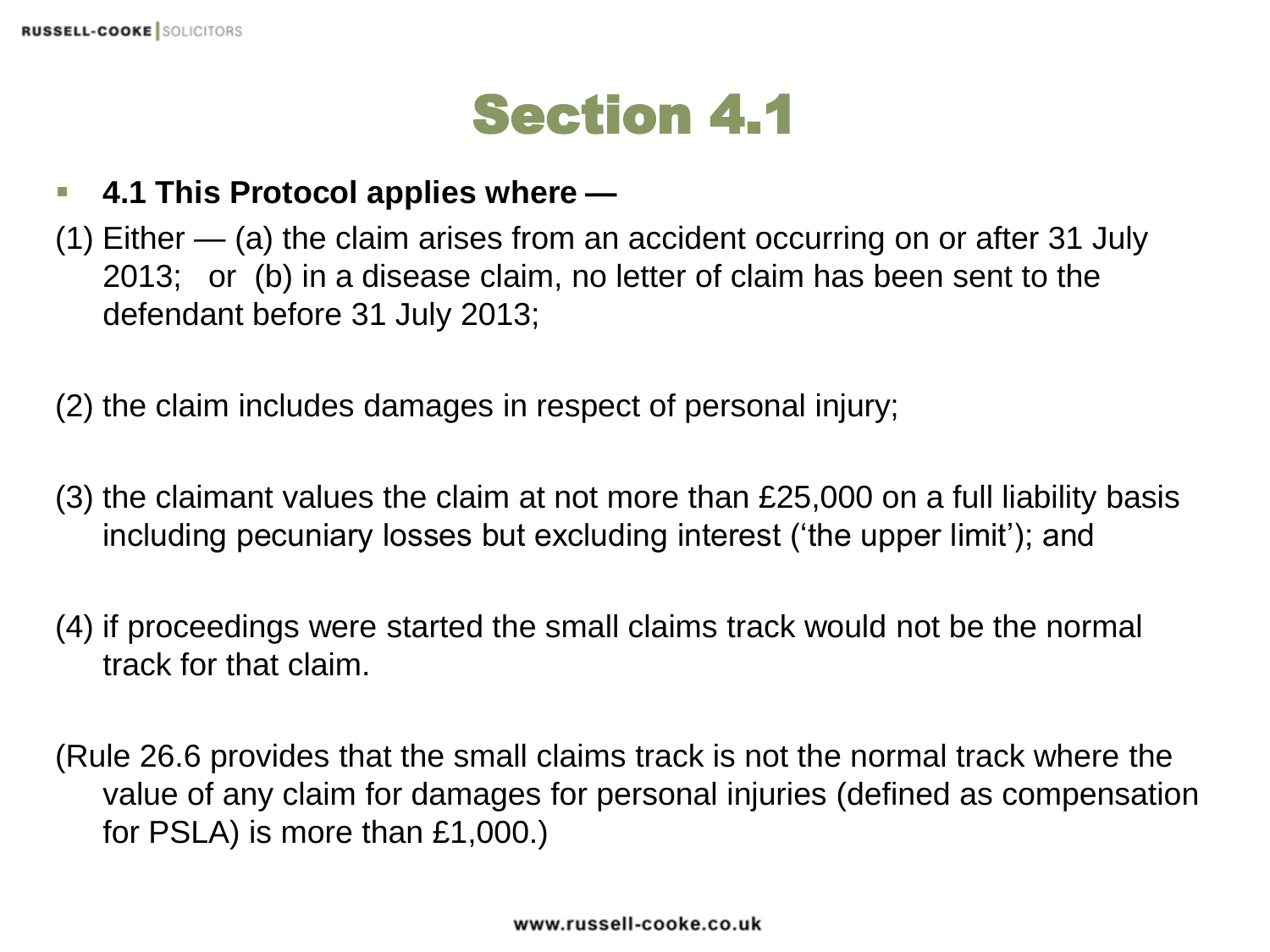#### EL definition

- Found in the Protocol at s1.1(13) and (14)
- **1.1(13)** 'employee' has the meaning given to it by s2(1) of the Employers' Liability (Compulsory Insurance) Act 1969;
- The Act defines an employee as an individual who has entered into, or works under, a contract of service .... whether such contract is expressed or implies, oral or in writing.

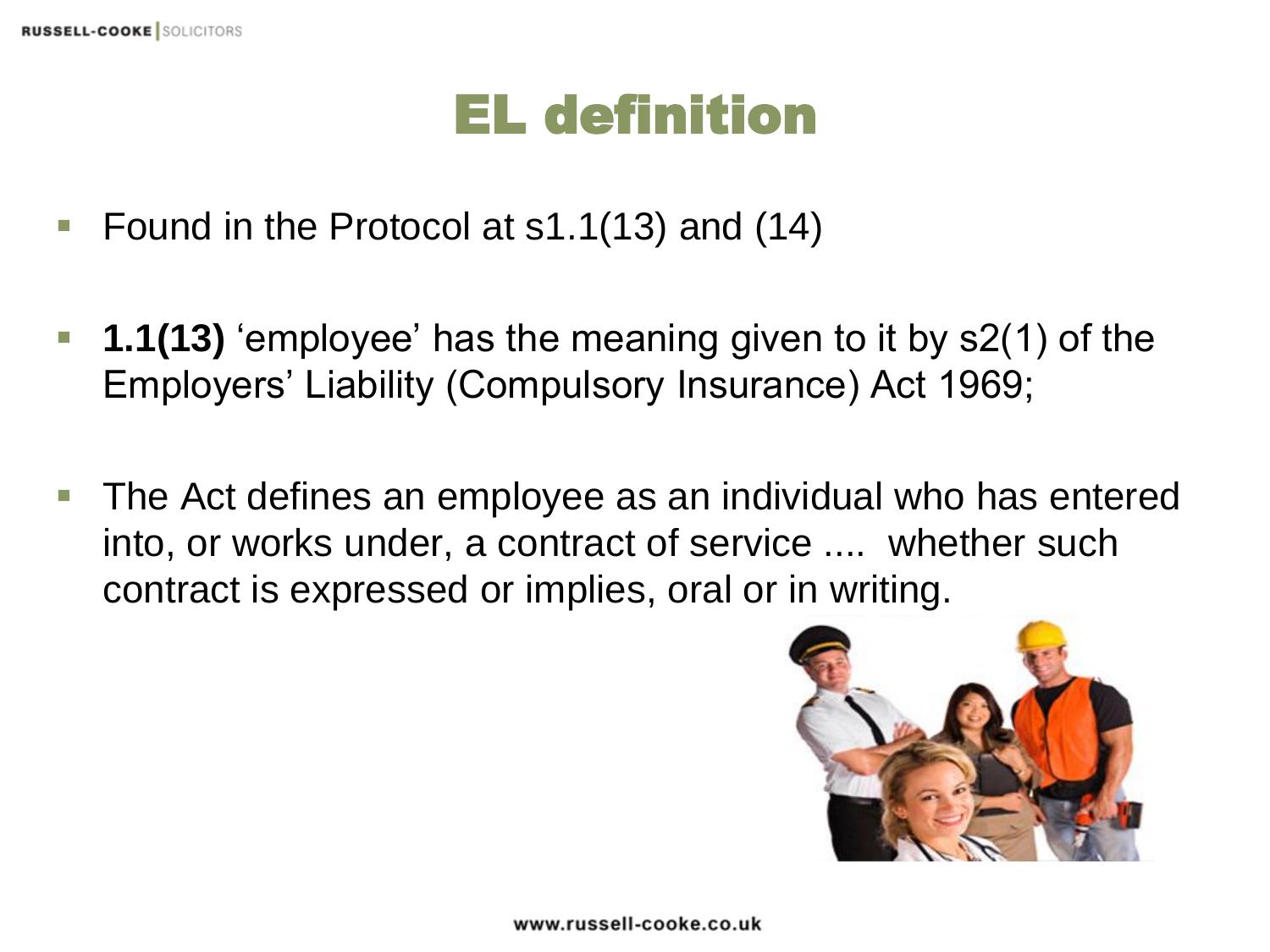- **1.1.(14)** 'employers' liability claim' means a claim by an employee against their employer for damages arising from —
- (a) a bodily injury sustained by the employee in the course of employment; or
- (b) a disease that the claimant is alleged to have contracted as a consequence of the employer's breach of statutory or common law duties of care in the course of the employee's employment, other than a physical or psychological injury caused by an accident or other single event;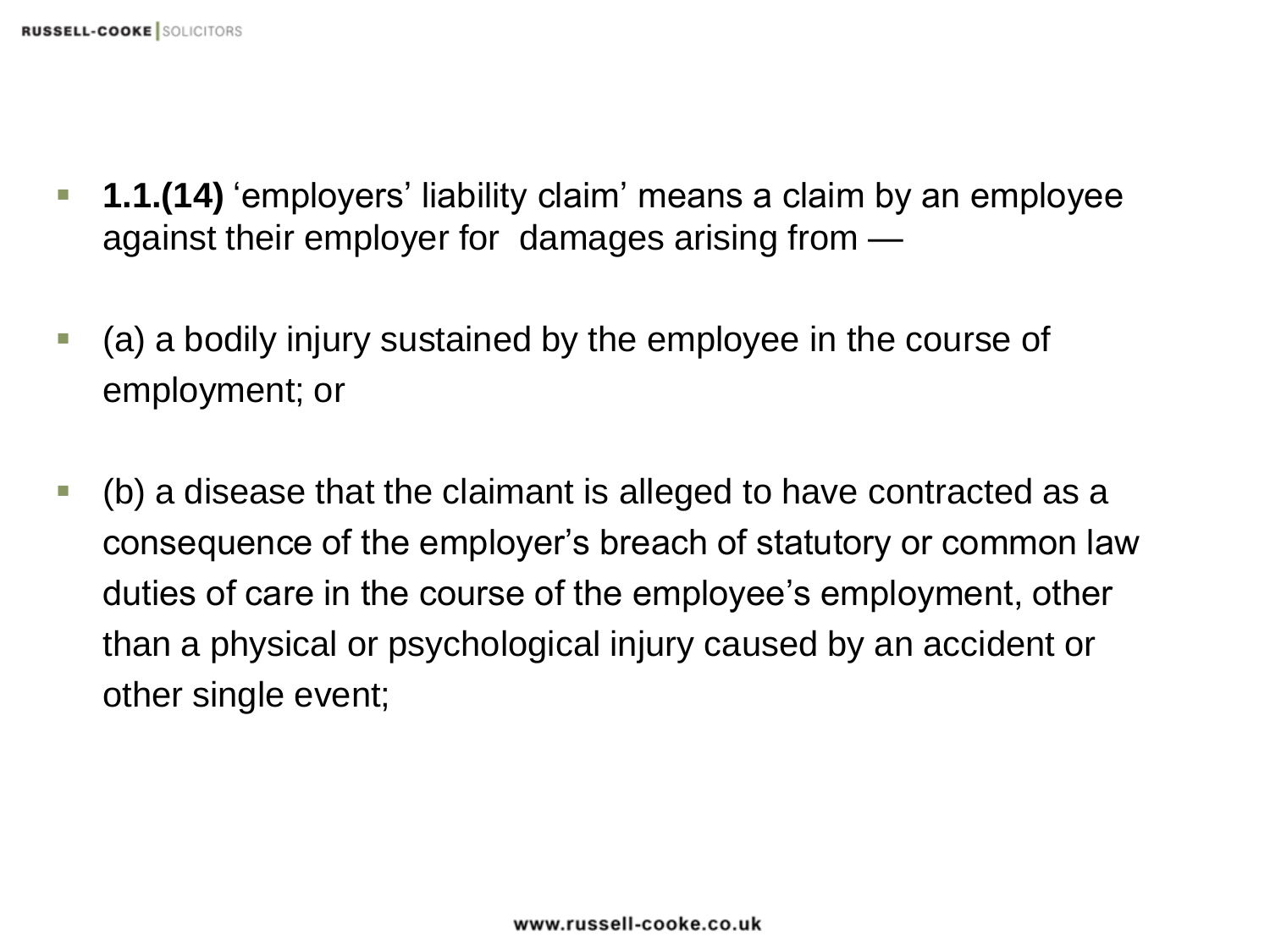## PL definition

- In the Portal at  $1.1(18)$
- 1.1.(18) 'public liability claim' —
- (a) means a claim for damages for personal injuries arising out of a breach of a statutory or common law duty of care made against —

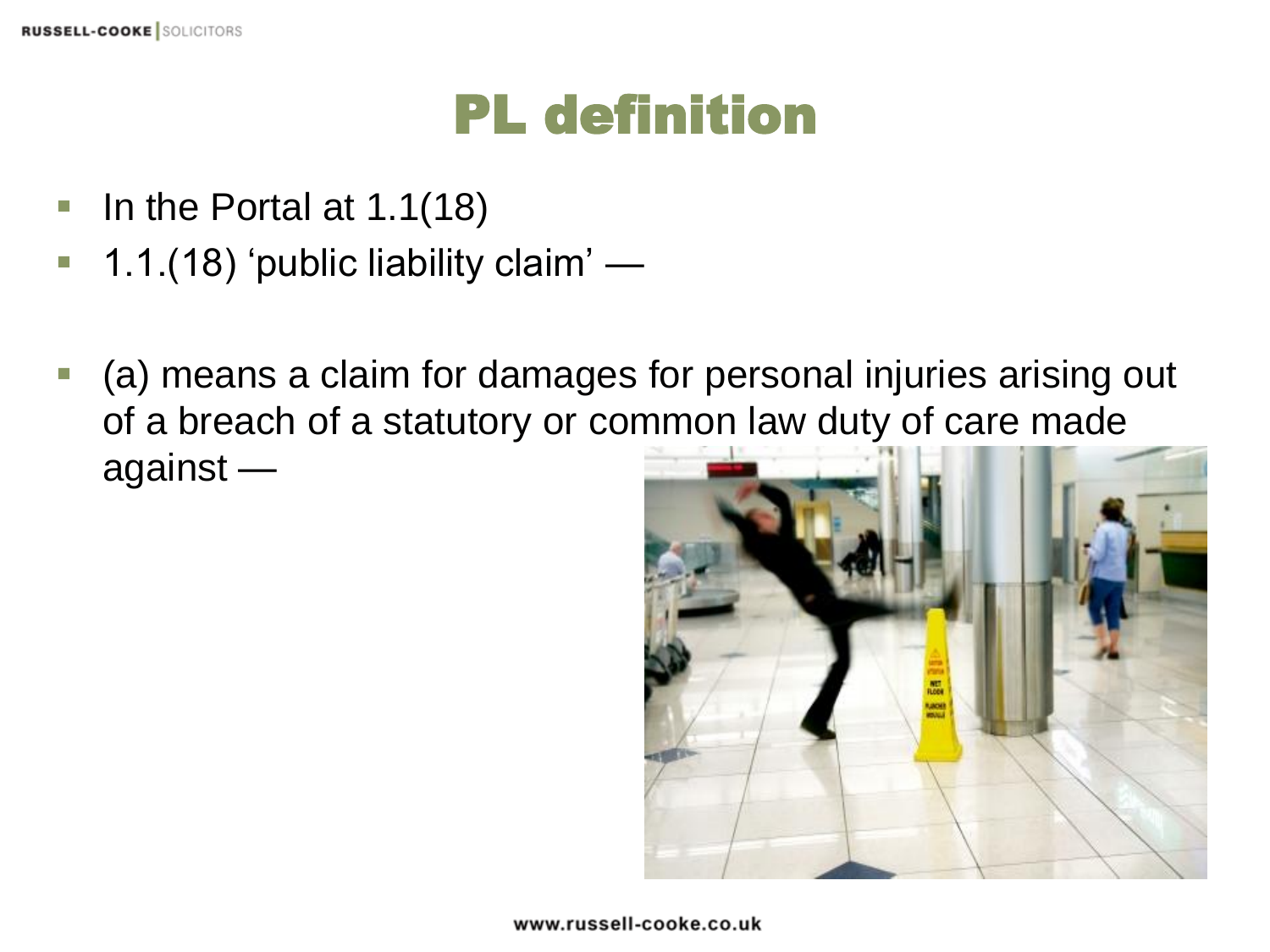- (i) a person other than the claimant's employer; or
- (ii) the claimant's employer in respect of matters arising other than in the course the claimant's employment; but
- (b) does not include a claim for damages arising from a disease that the claimant is alleged to have contracted as a consequence of breach of statutory or common law duties of care, other than a physical or psychological injury caused by an accident or other single event;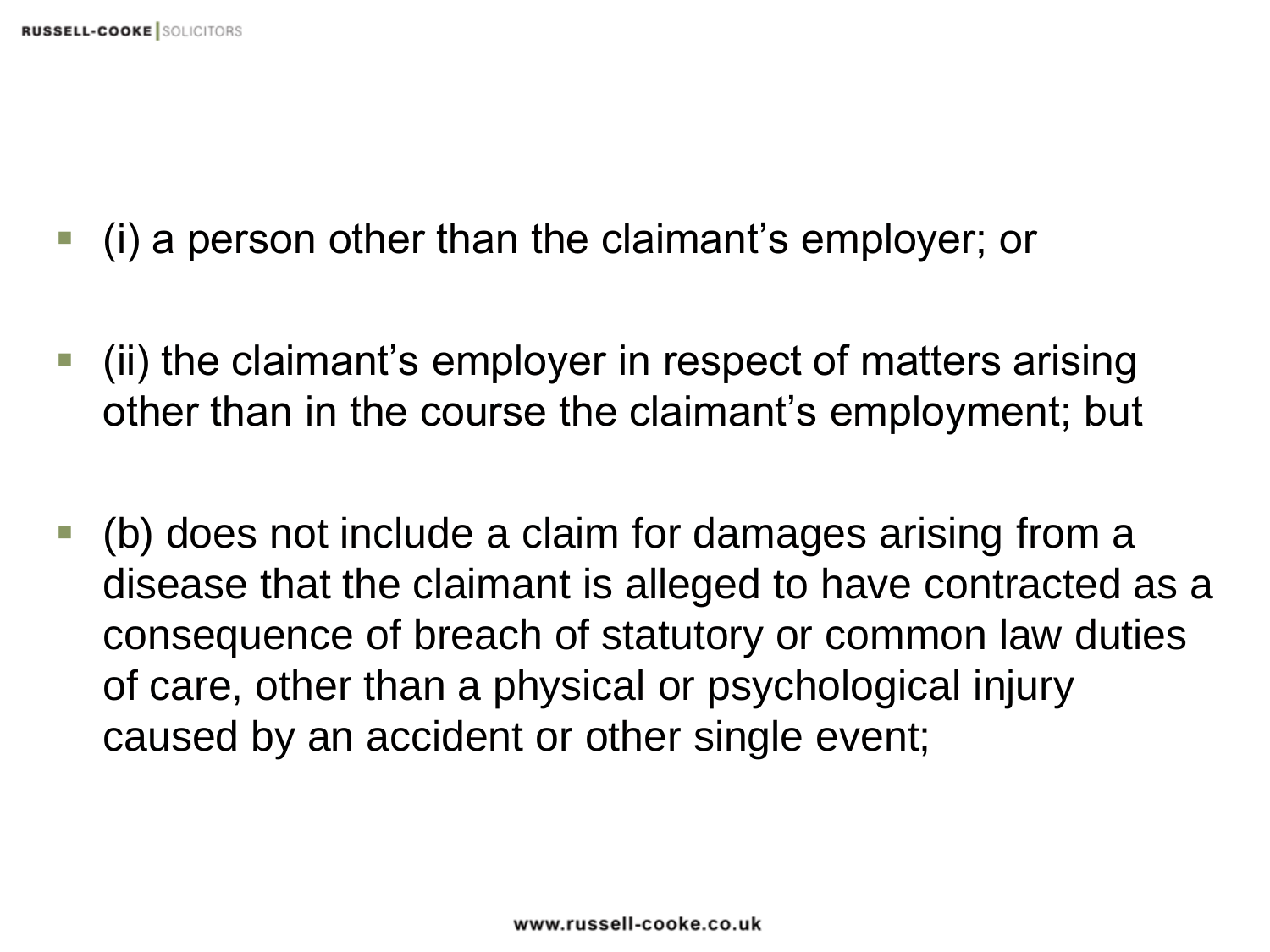#### What is a Disease Claim?

- Disease claims all come into the Portal now for example VWF, RSI, hearing loss, back problems
- **Exceptions: these will fall outside the Portal**  $-$
- Mesothelioma cases,
- **harm / abuse cases,**
- fatal claims,
- **disease claims where more than one Defendant**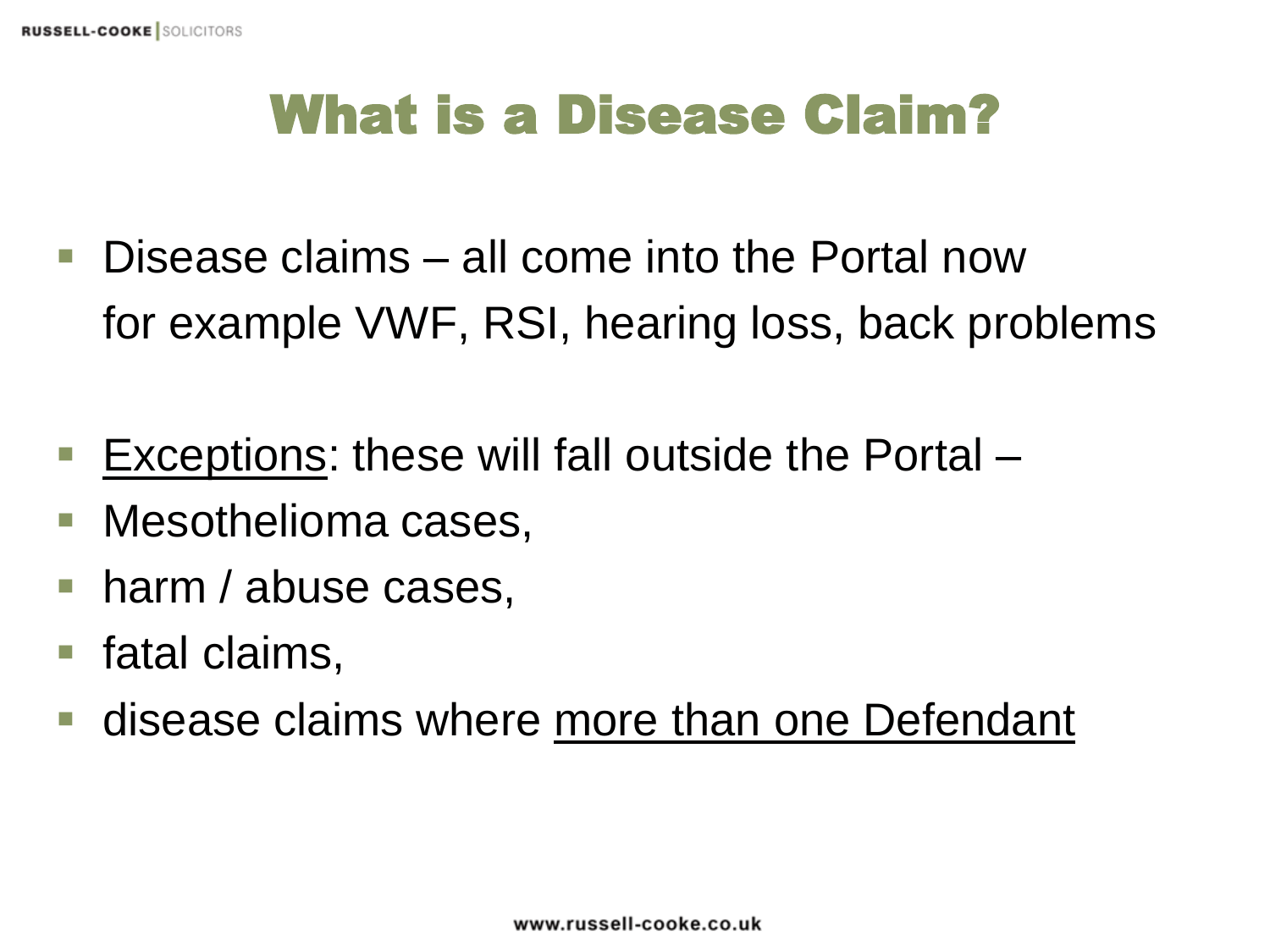## Stage 1 – the '£300 stretch'

- **Interview client**
- **Explain funding**
- **Prepare CNF**
- **Trace Defendant**
- **Submit the claim**

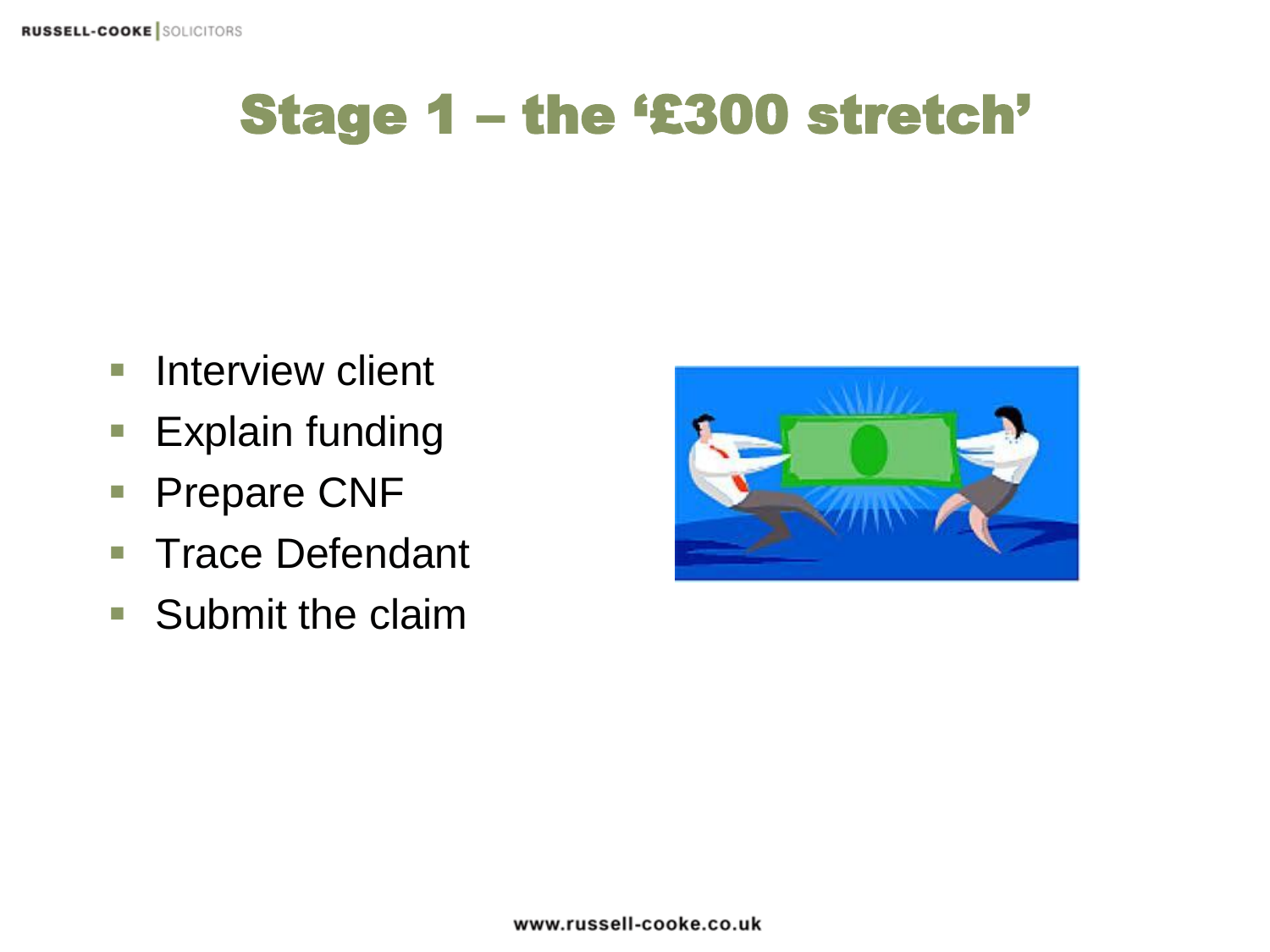- Get client to complete questionnaire –v- taking a statement
- **Explain funding to the client CFA or LEI?**
- Trace Defendant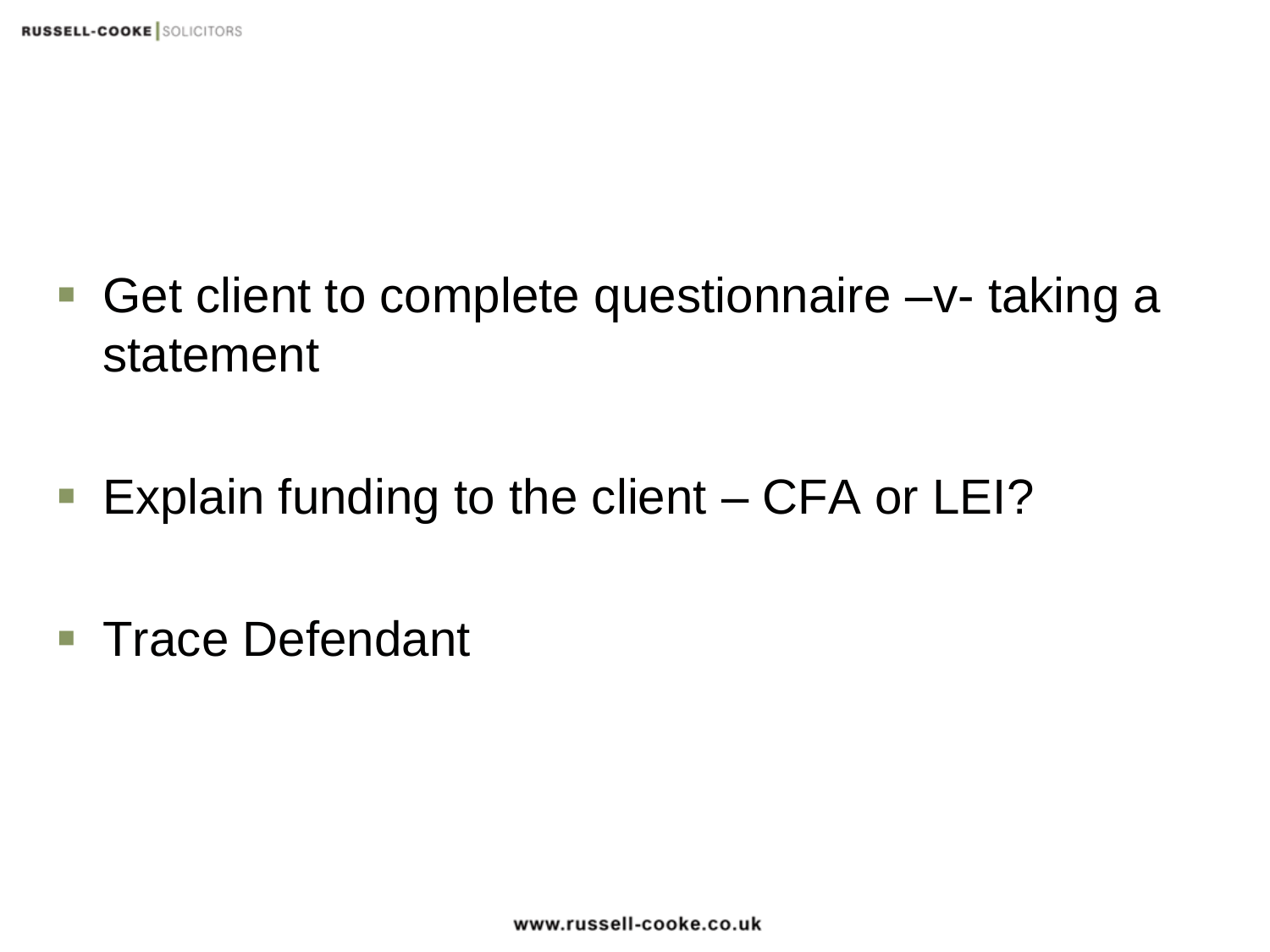- **Prepare Claim Notification Form (CNF)**
- Draft circumstances of accident and allegations carefully
- Funding section on form  $-$  you only need to tick if CFA before 1 April
- Statement of Truth must be signed by the client or they give written authority for you to sign it
- Submit CNF through the Portal print out and send by post to the Defendant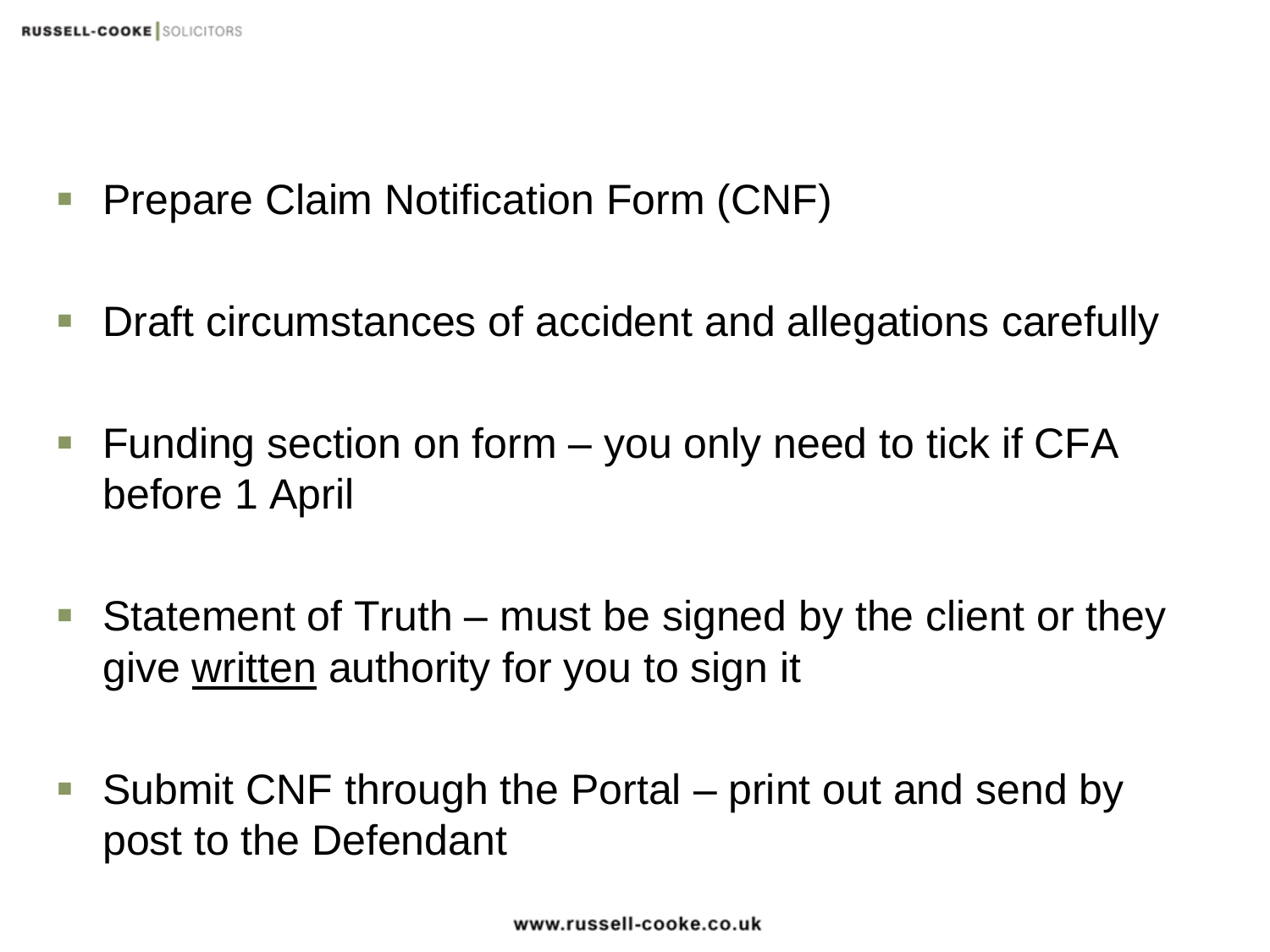#### Can't find Insurer?

- Send Form by Post to Defendant directly
- They have to acknowledge within 1 day of receipt and pass to insurer
- **If linsurer have to acknowledge receipt and then** CNF form to be re-submitted through Portal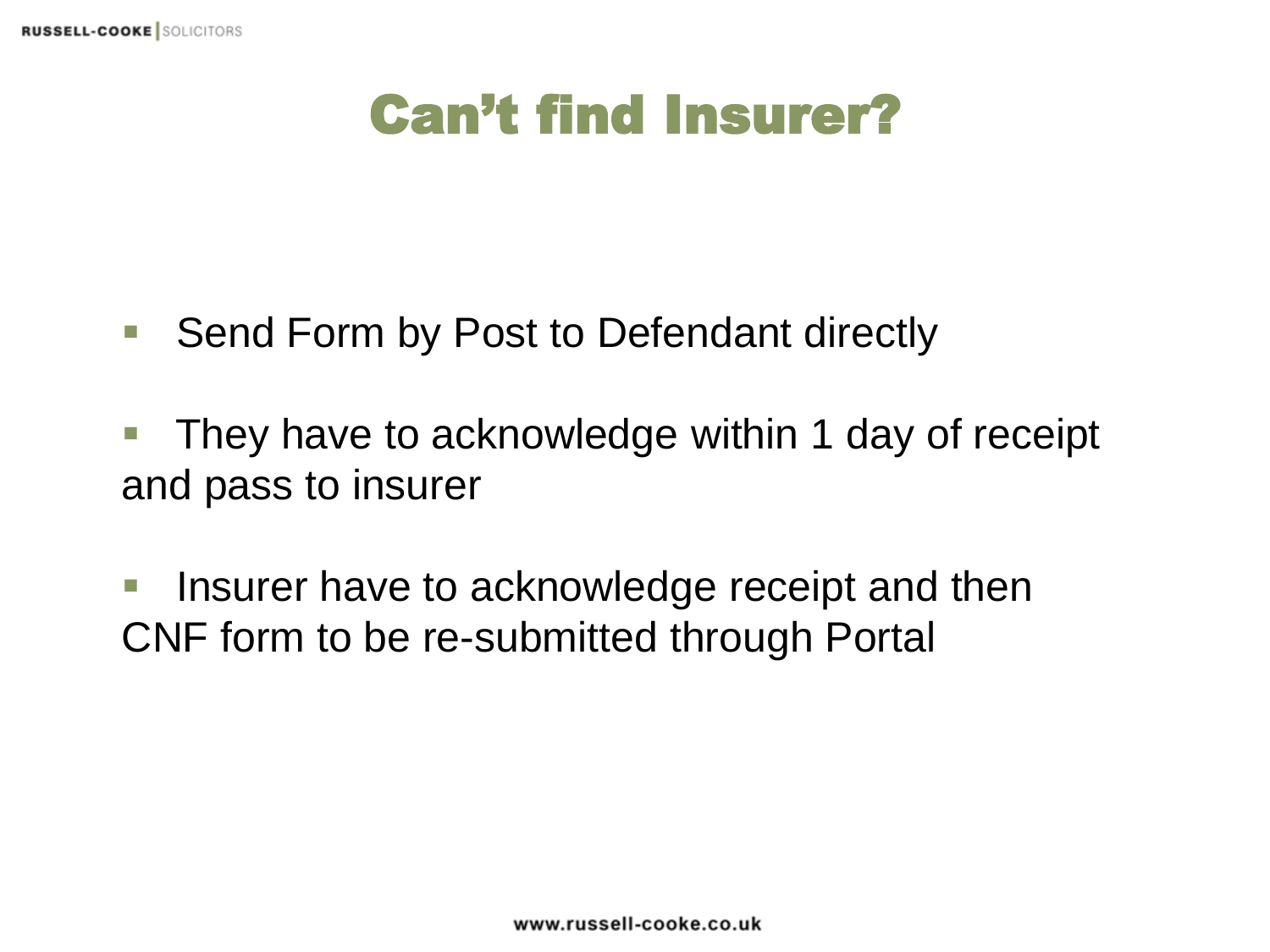#### Defendant Response

■ Strict time limits apply for response:-



- Defendant must complete Response section on CNF
	- EL cases 30 days if not, exit
	- PL 40 days if not, exit
	- **If Defendant say not enough evidence in form exit** (need to be careful you don't purposefully put nothing in the form to exit)
	- If the Defendant says G.D less than  $£1,000 exit$  (then the portal was the least of your worries!)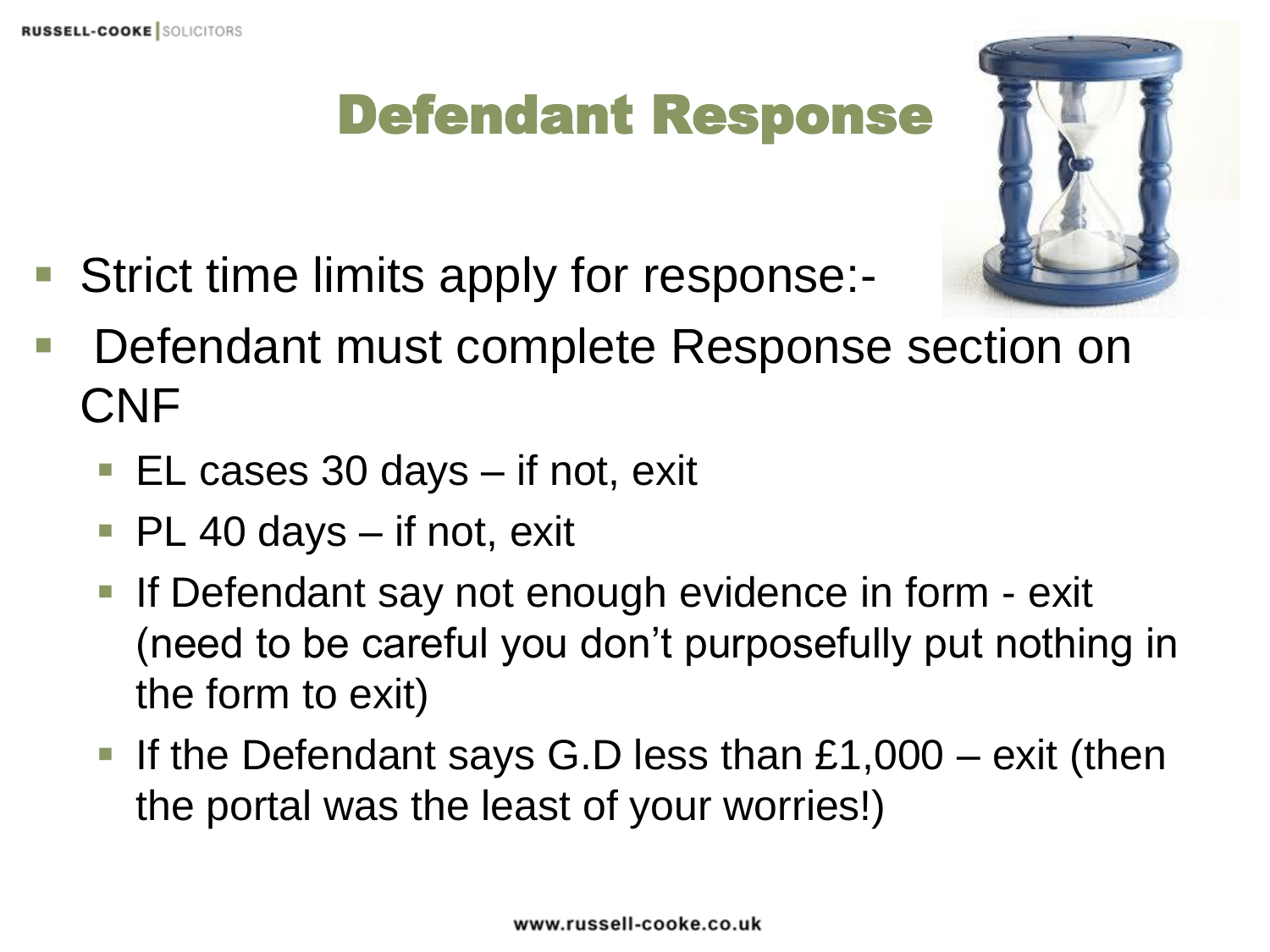## Liability Denied

- If the Defendant denies liability / causation or alleges contributory negligence then D supposed to provide brief reasons – exit the Portal
- When you exit the CNF becomes the Letter of Claim and you have to ask for disclosure and nominate experts – then carry on as normal PI protocol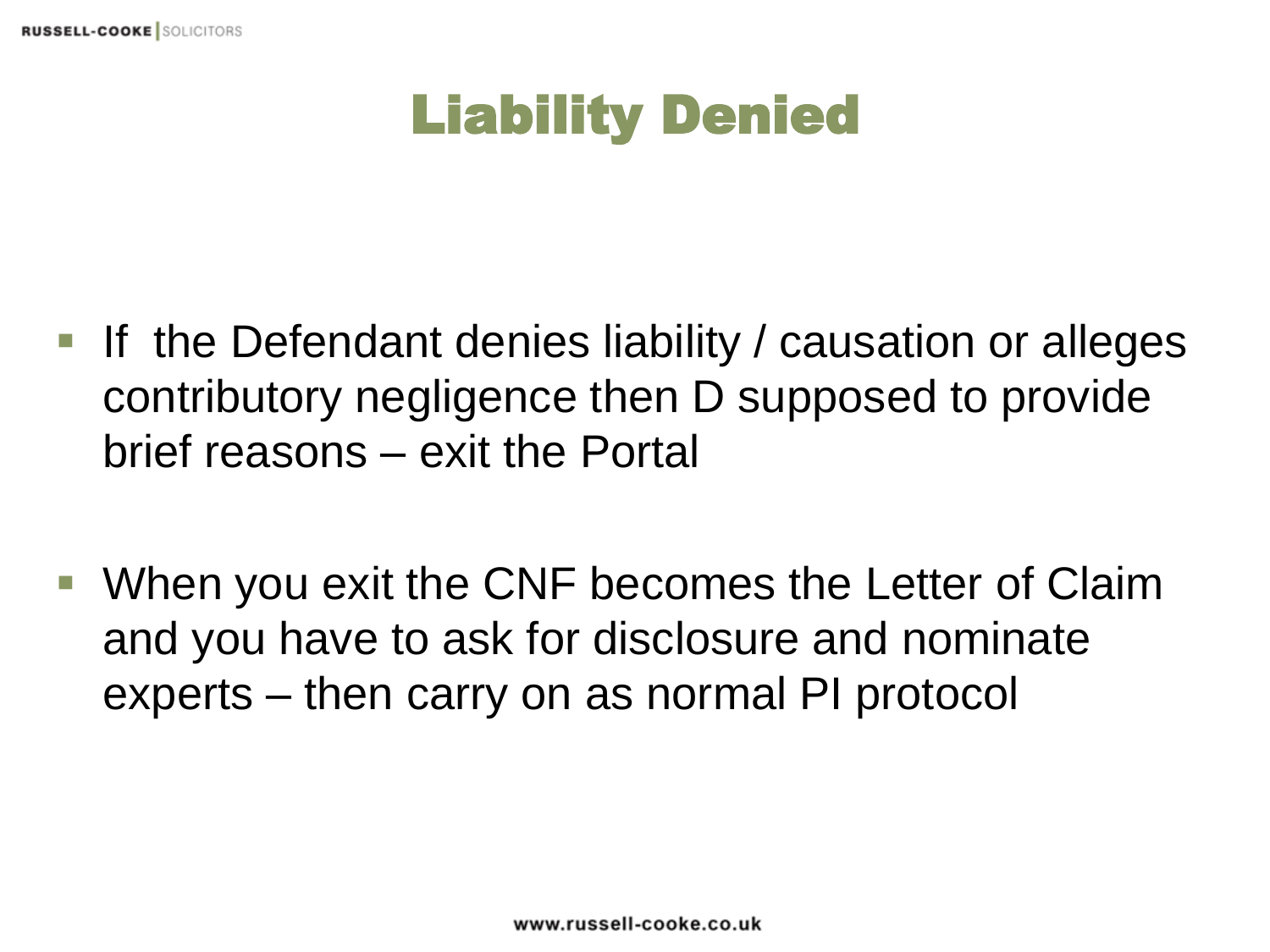# Liability Admitted

- If D admits liability they have to admit that the breach occurred, the claimant suffered some loss and that there is no limitation defence
	- **If admission of causation is withdrawn the claim drops** out of the Portal.
	- In EL cases within 20 days of admission you should be sent earnings information – otherwise exit.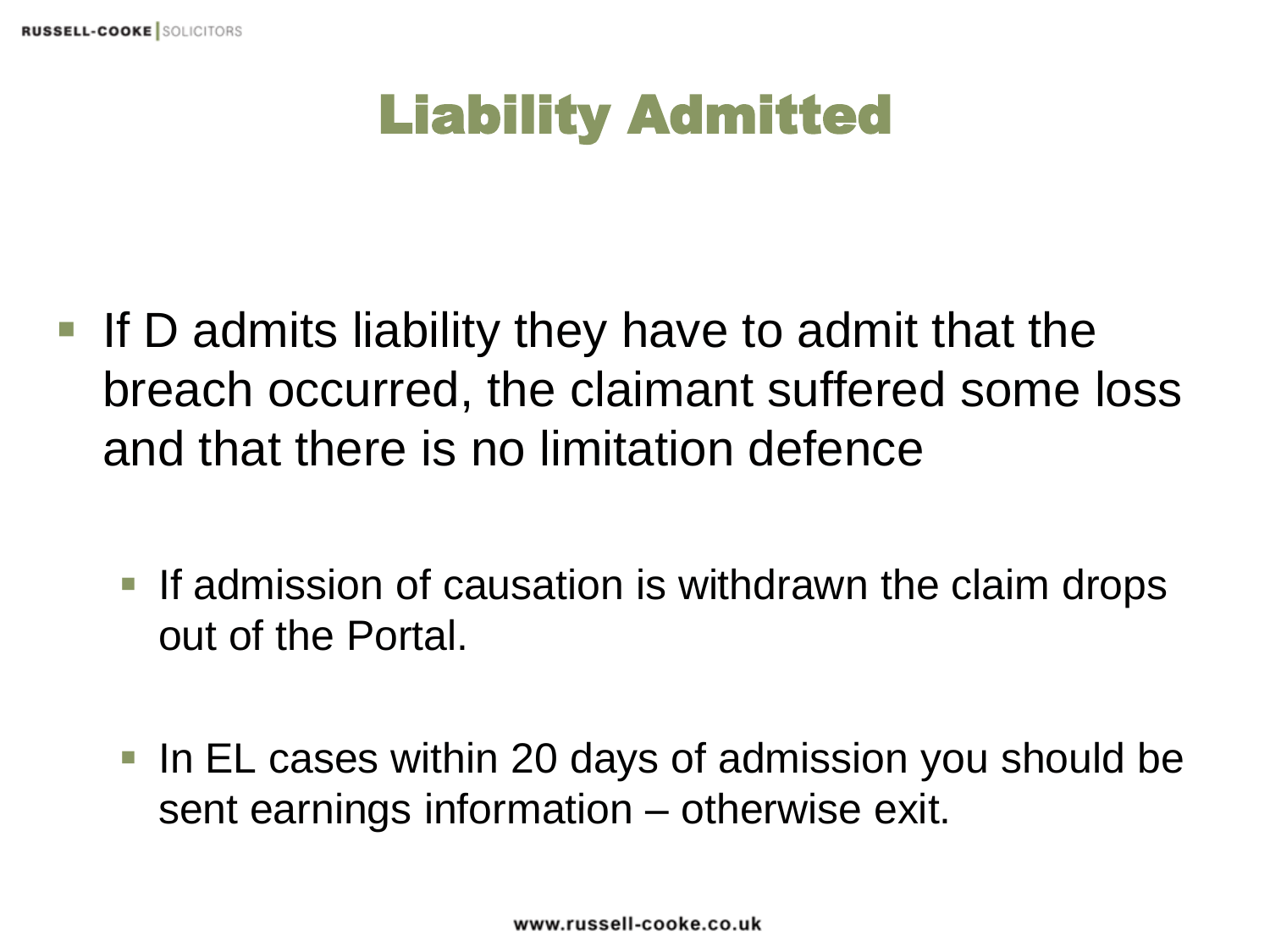# Stage 2 – Settlement Pack

- Costs for this stage different in EL, PL and depend upon the value of the claim
- Get Medical report on EL3 or PL3
	- **Report must state what records reviewed, which are** relevant
	- Need to disclose any records that are relevant
	- **Any photos must also be disclosed**
- D has no choice on the expert and is not allowed to ask questions of expert

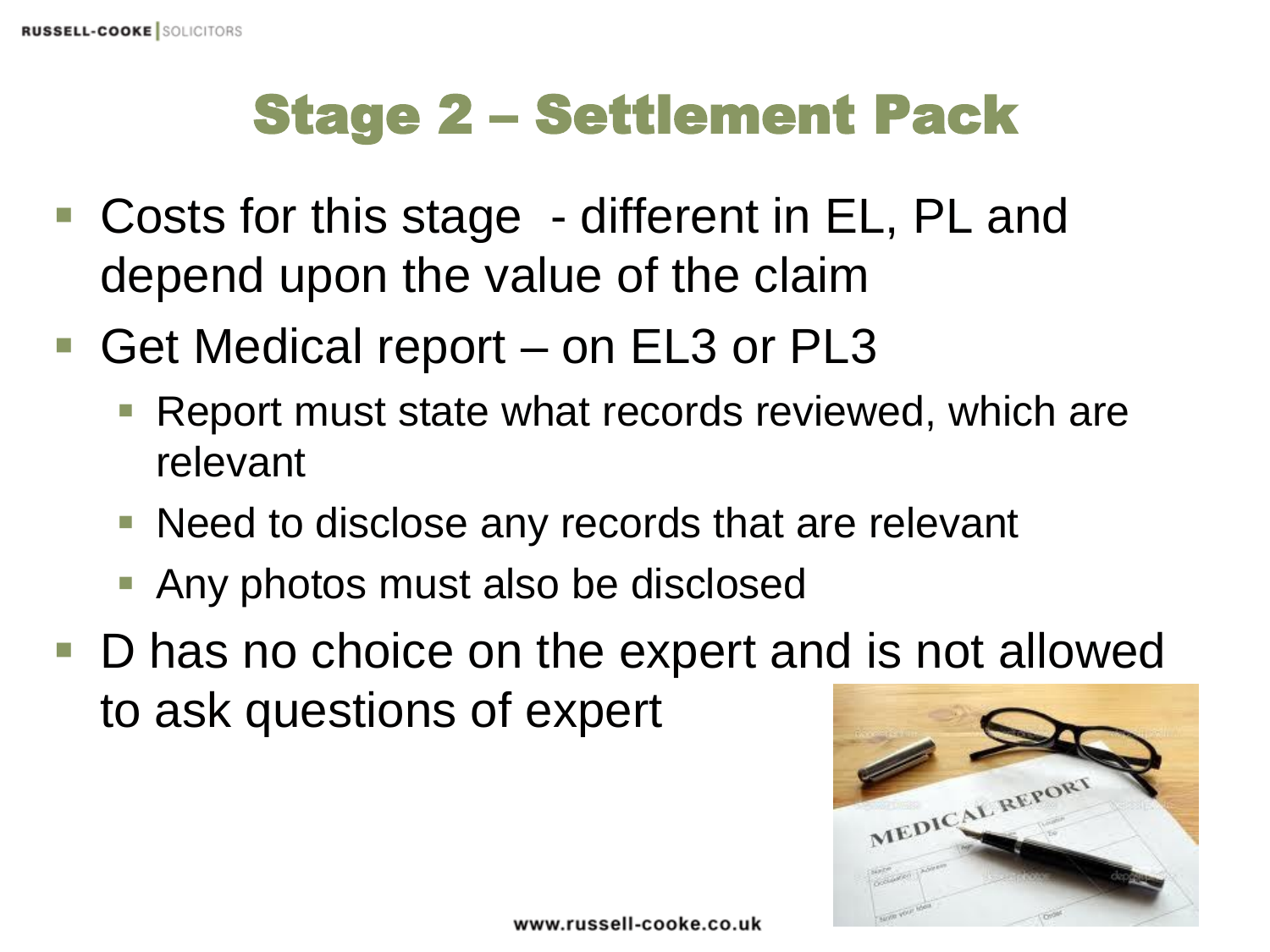- If need further medical evidence or other report i.e care report then:
- $\blacksquare$  able to ask for a £1,000 interim payment (or more) but must send an Interim Settlement Pack to the Defendant with the initial medical report and evidence of financial losses.
- If interim not paid within 10 days  $(15 \text{ days})$  then the claim exits the Portal and issue Part 7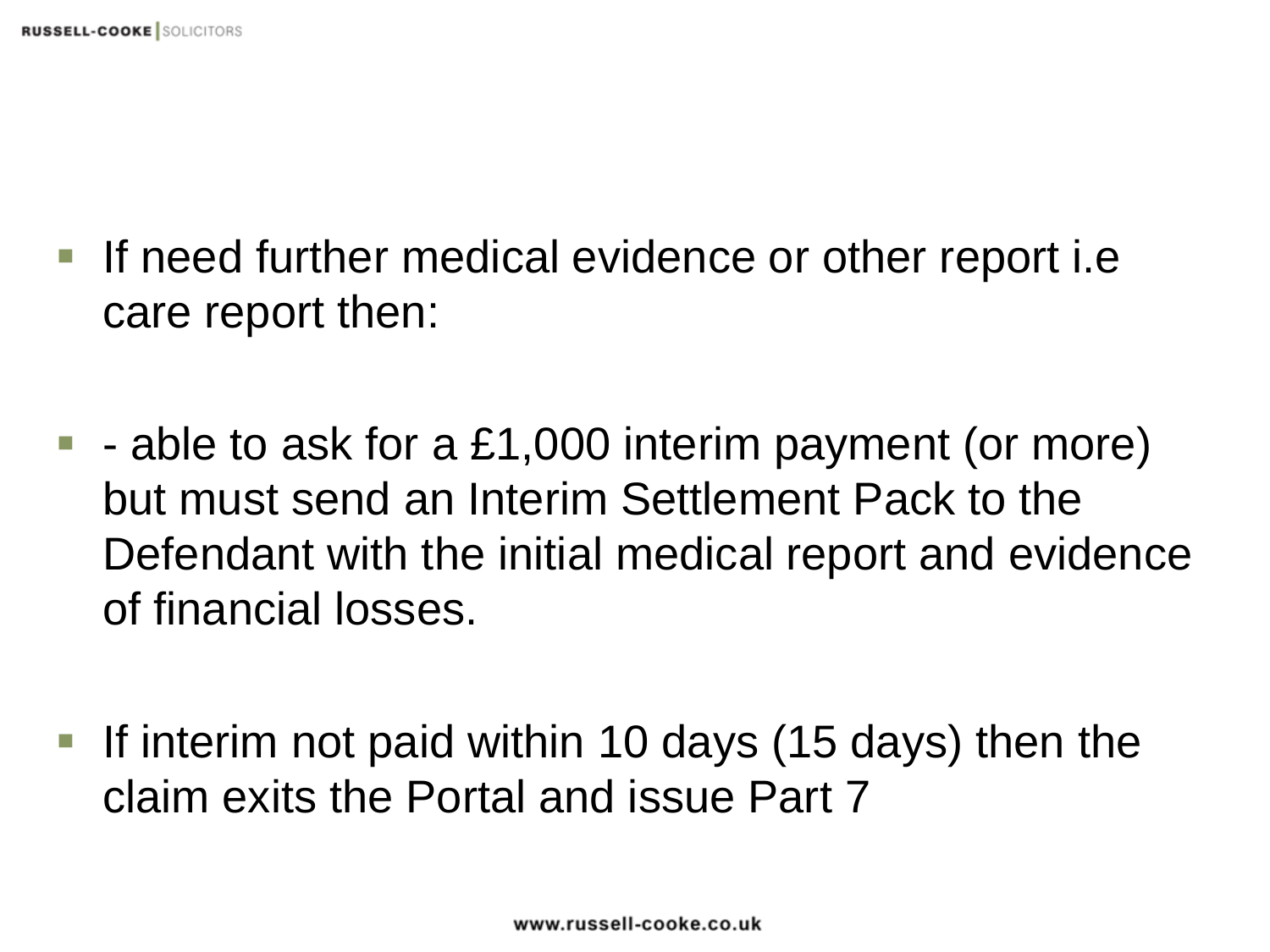#### First offer to settle

- Submission of Settlement pack 35 day consideration period by D, comprised of
- 15 days to consider and make an offer they put on form what they agree with and what they don't – can then always submit further quantum evidence if necessary
- 20 days to negotiate can be extended if agreed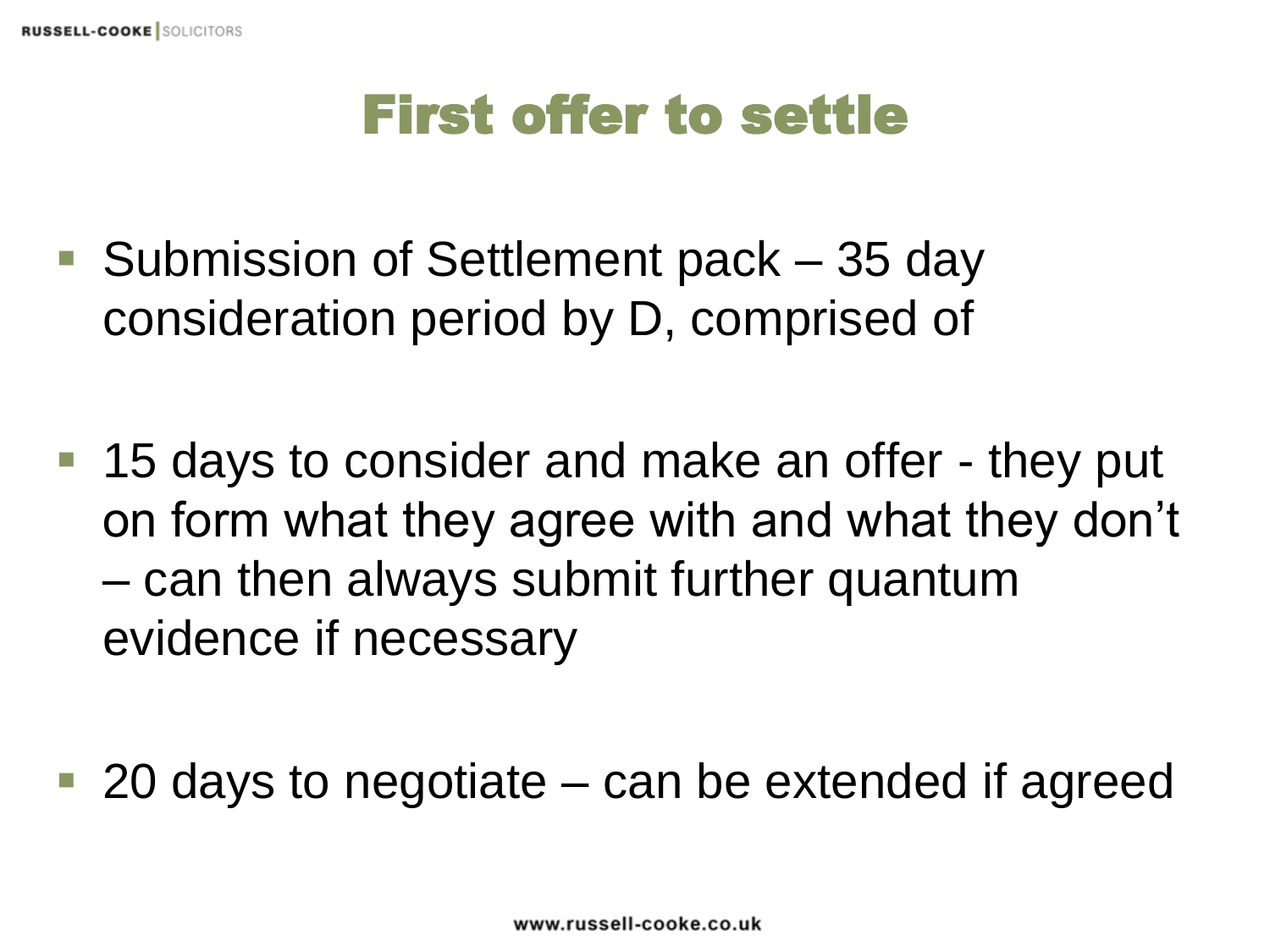- Stage 1 costs payable within 10 days of receiving settlement pack - £300 – if not, you come out the Scheme but have to tell them within 10 days
- If settlement agreed then the D has to pay damages and costs within 10 days – Stage 2 costs set out in table.
- If settlement not agreed -
- Extra money for Counsel opinion or specialist sol reviewing quantum (7.29)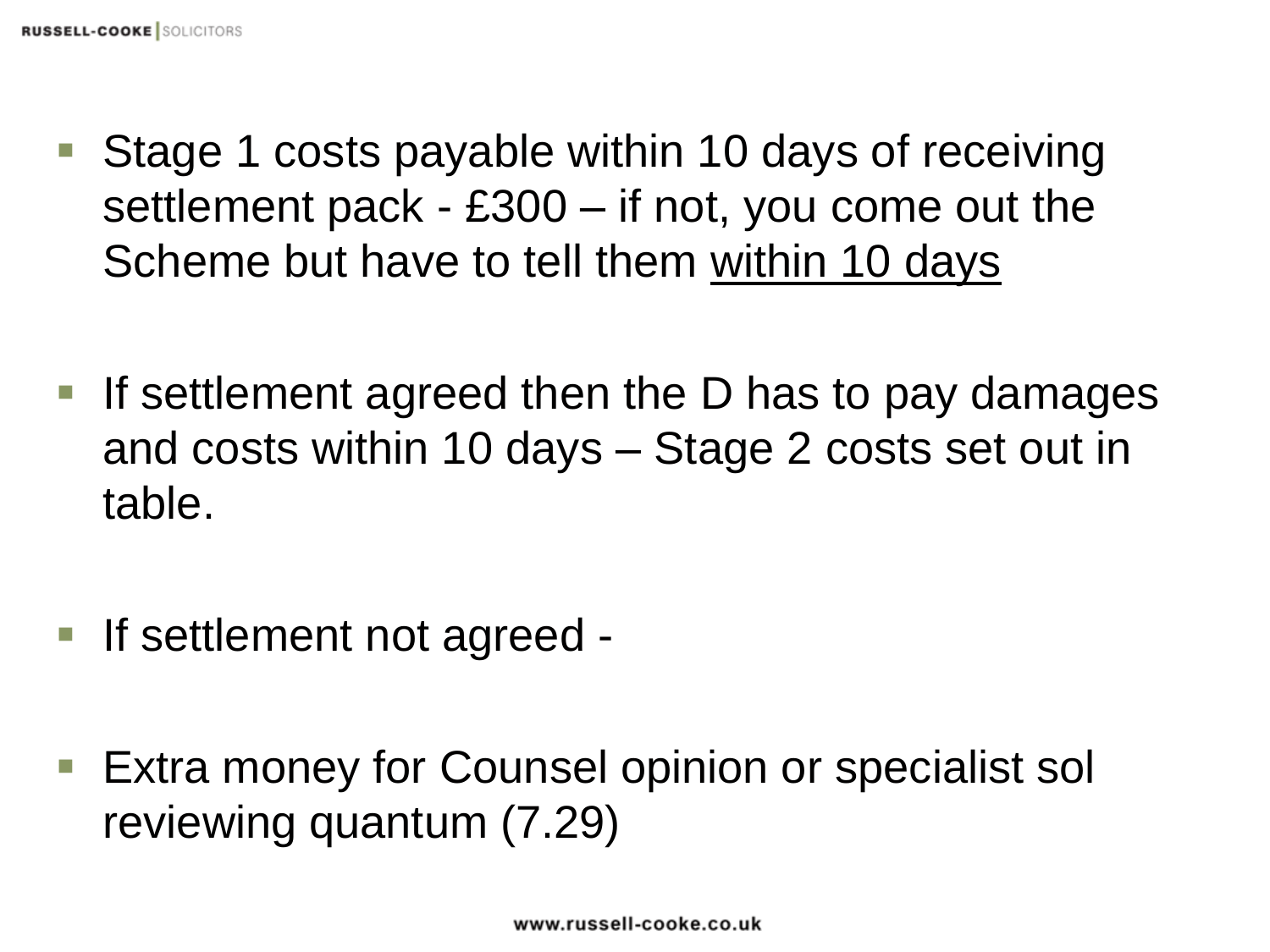## Costs if Settlement not agreed

- If a settlement not reached at end of Stage 2 then the Defendant must pay the following;
- All outstanding Stage 1 costs
- Stage 2 costs
- The agreed disbursements (or if disputed Defendant must pay what they consider a reasonable sum for a particular disbursement)
- The Defendant's final offer of Damages.
- This all should be paid within 15 days of the Defendant receiving the Court Settlement Pack.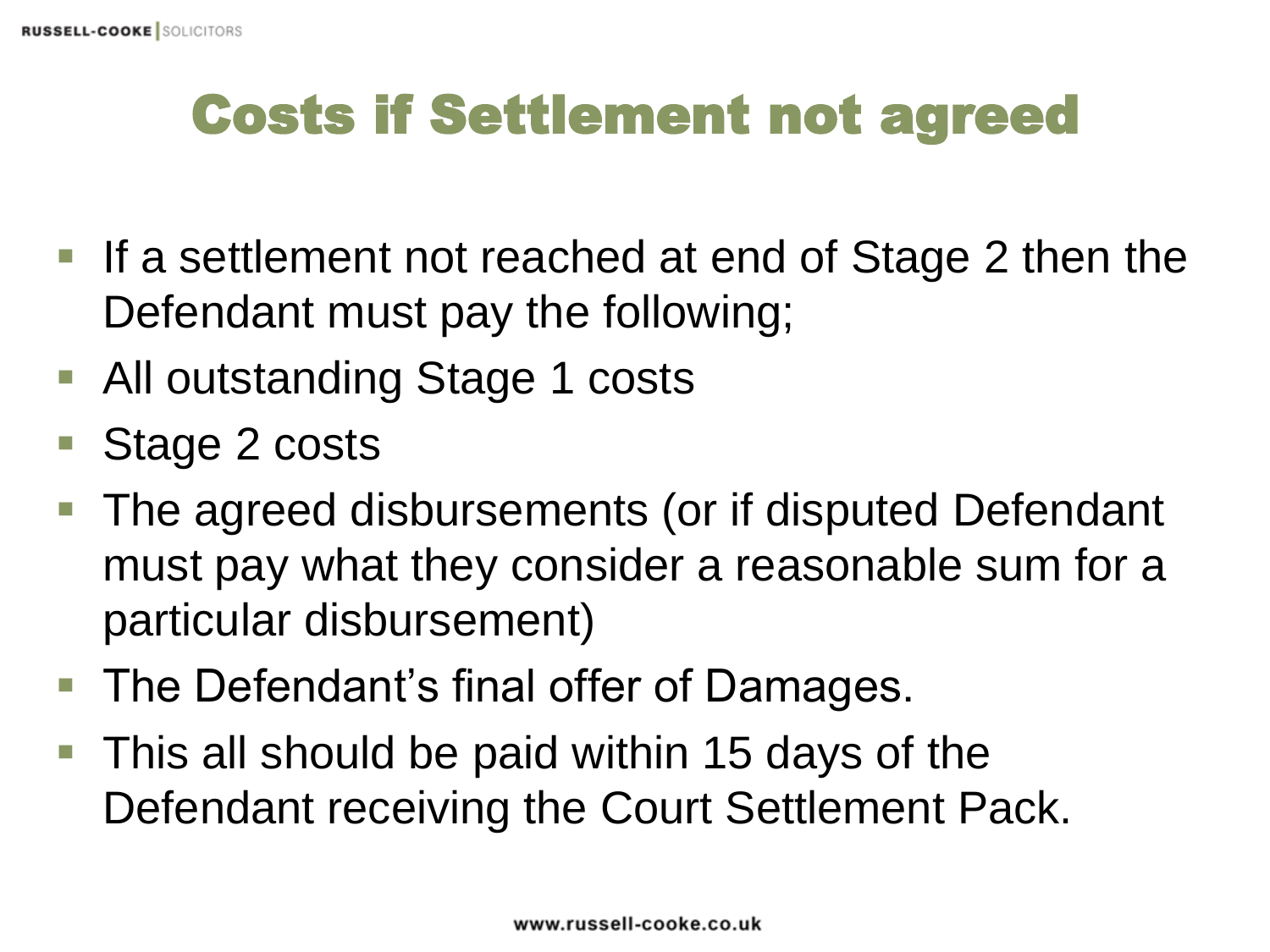## Stage 3 - Court

- Send Defendant Court Proceedings Pack (Part A and Part B)
- Part A First Schedule of Loss and D response
- Part B Claimant and Defendant final offers
- After 5 days Issue Part 8 Claim Form and submit with the Court Proceedings Pack

#### **Note: Part B of the Pack must be in a sealed envelope**SS SCARLETT **COLONEL MUSTARD**

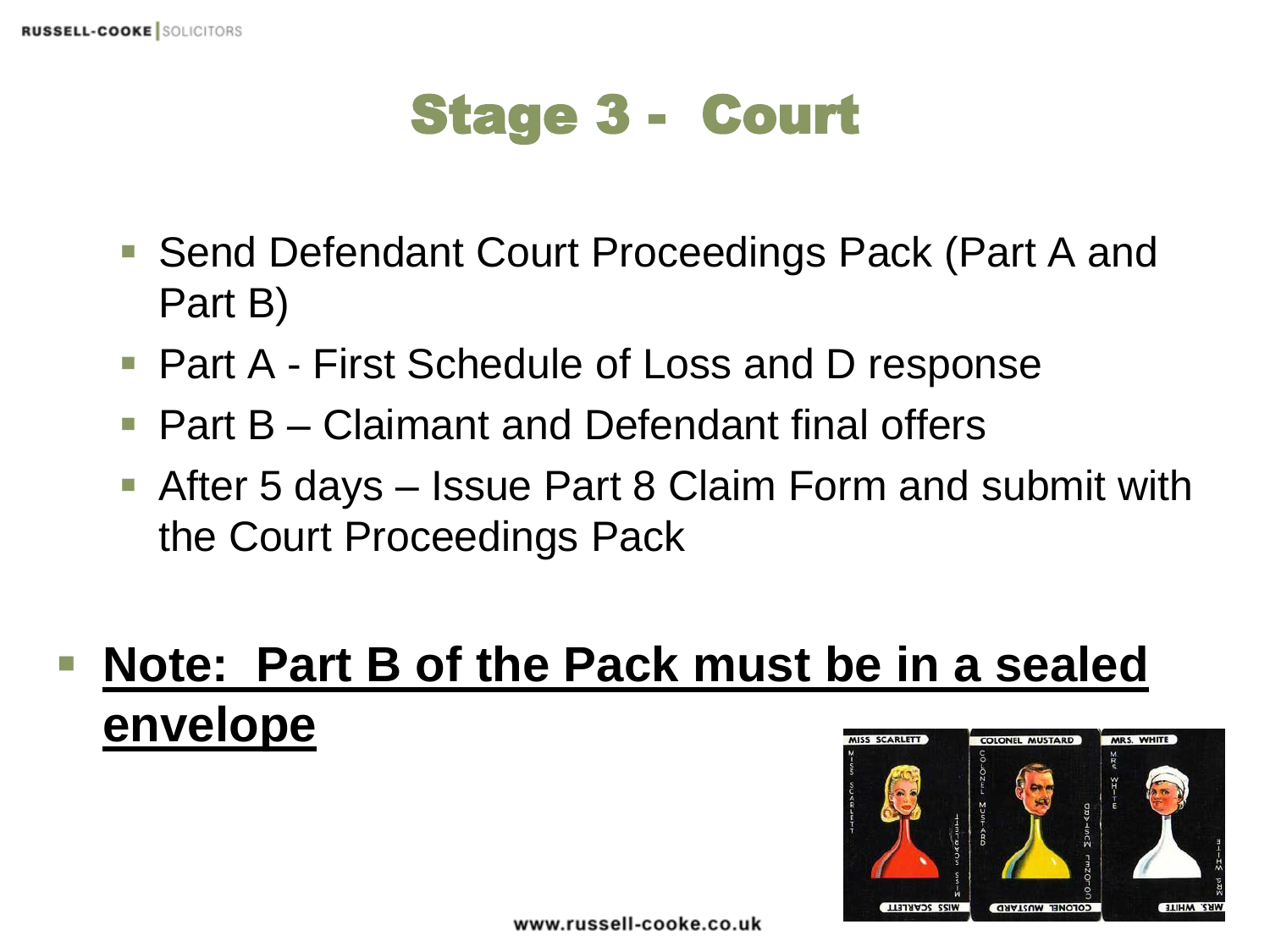#### Submitting the Pack to Court

- **Oral or paper hearing?**
- Claim Form will be issued and served
- D should send acknowledgement of service
- **Paper hearing you should receive a decision with** written reasons for judgment – costs awarded £250.
- If you decide to have an oral hearing  $-$  then can go to Court and will receive an additional £250.

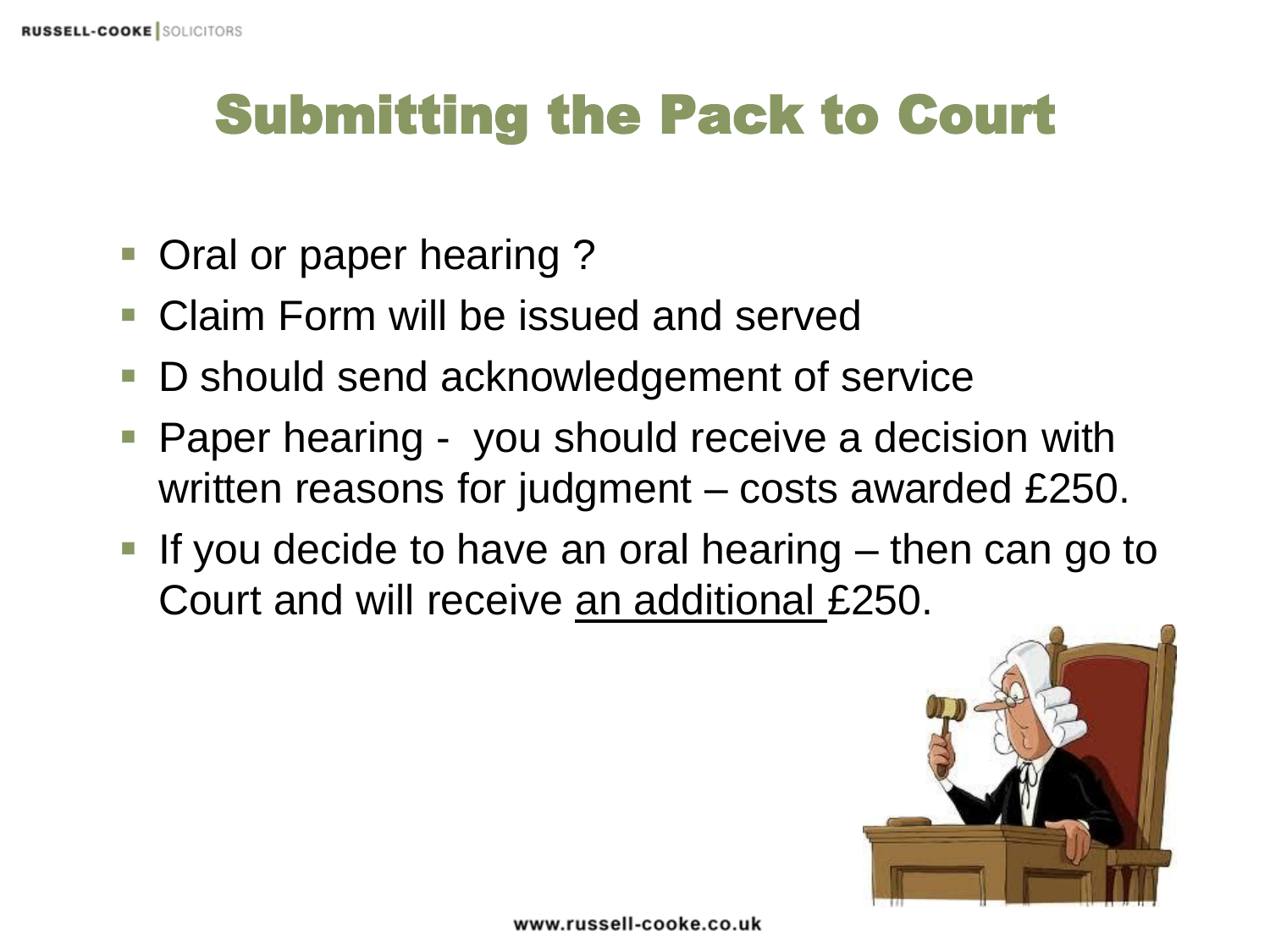# Part 36 consequences in the Portal

- $\blacksquare$  Part 1 costs shifting rule which operates outside of Protocol
- Part 2 only costs at risk are Stage 3 costs
- When make offer under Portal it is automatically under P36 (part  $2$ ) – which does not allow for Qualified One Way Cost Shifting. Any offers made before submission of settlement pack do not hold any risk for your client, only costs at risk are Stage 3 costs. You will always be paid Stage 1 and 2 costs.
- If don't beat offer in Stage 3 then the client has to pay the Defendant Stage 3 fixed costs.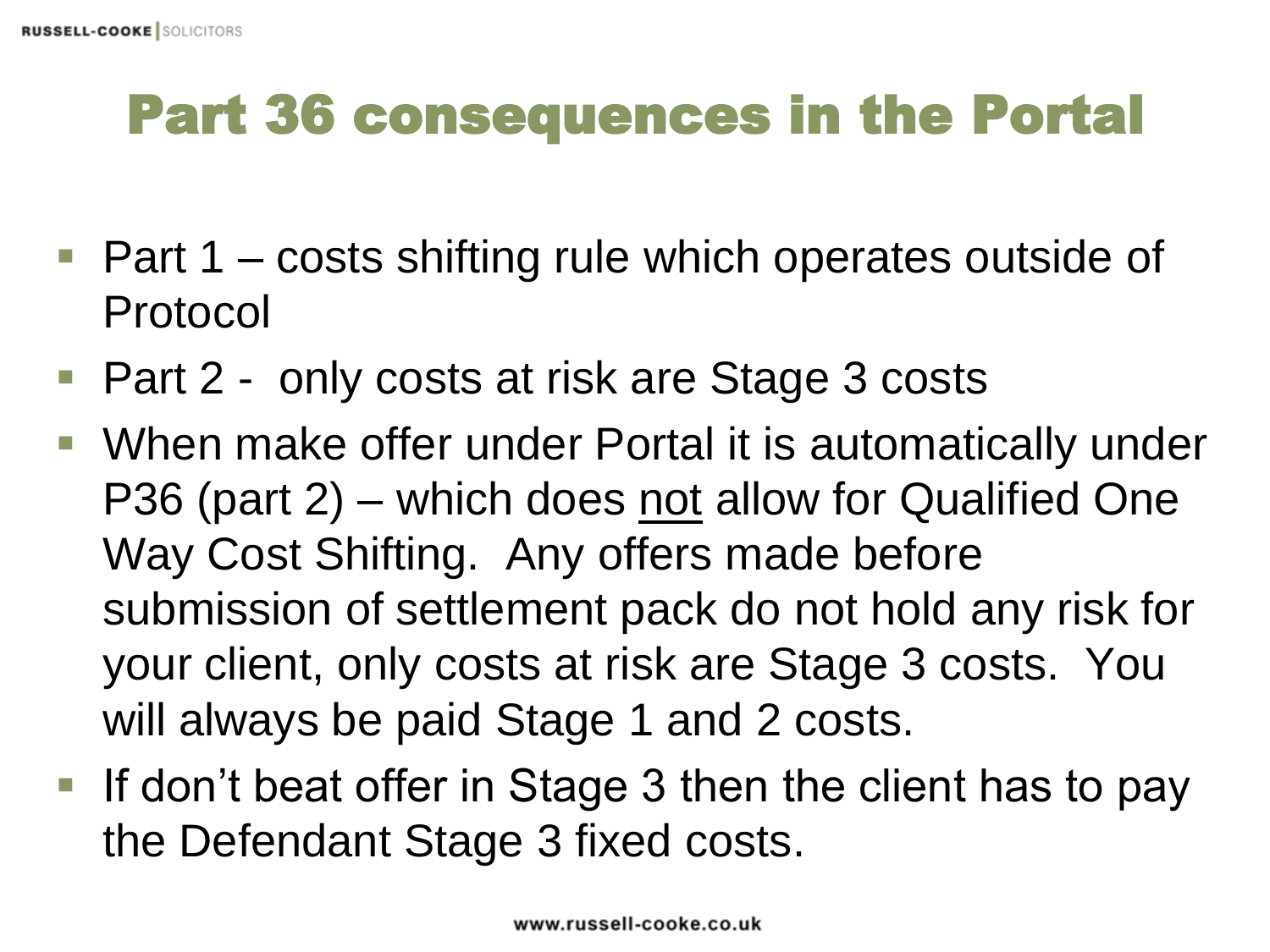#### Costs under the Portal

■ Fixed costs

|             | <b>Claims of £1k -10k</b> |  |  |                                                                        |  | <b>Claims of £10k - £25k</b> |      |              |  |
|-------------|---------------------------|--|--|------------------------------------------------------------------------|--|------------------------------|------|--------------|--|
| Stage 1 2 3 |                           |  |  | <b>Total</b>                                                           |  | $1 \t2 \t3$                  |      | <b>Total</b> |  |
|             |                           |  |  | EL/PL £300 £600 £250/ £1,150/ £300 £1,300 £250/ £1,850/<br>£500 £1,400 |  |                              | £500 | £2,100       |  |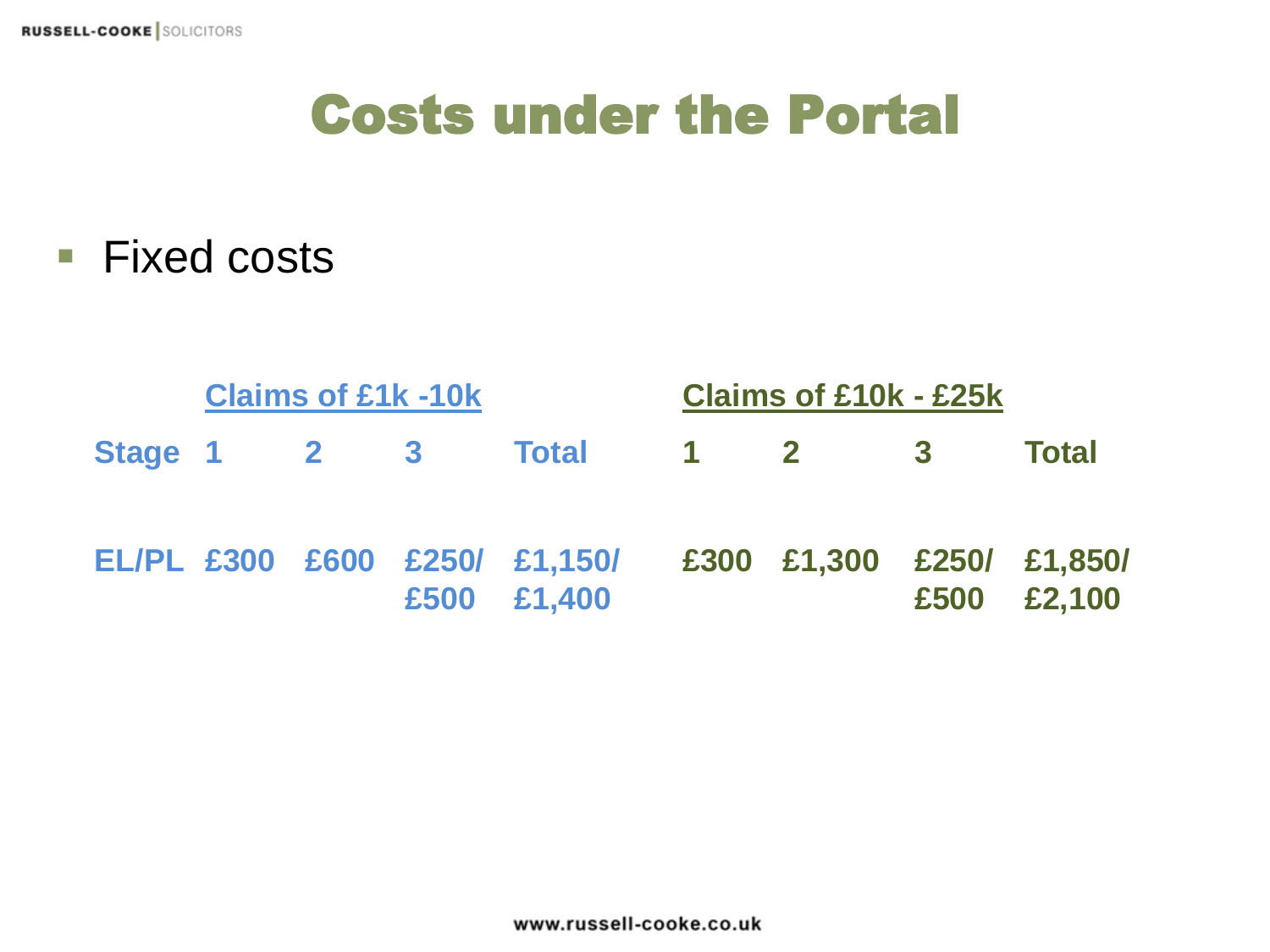## Key Points

- Standardised approach
- Complete form economically client questionnaire?
- Draft allegations precedents?
- **Supervisory systems**
- Think about what evidence you will need keep to a minimum to begin with
- Ignore liability evidence until drop out of the Portal
- Using Counsel only when absolutely needed